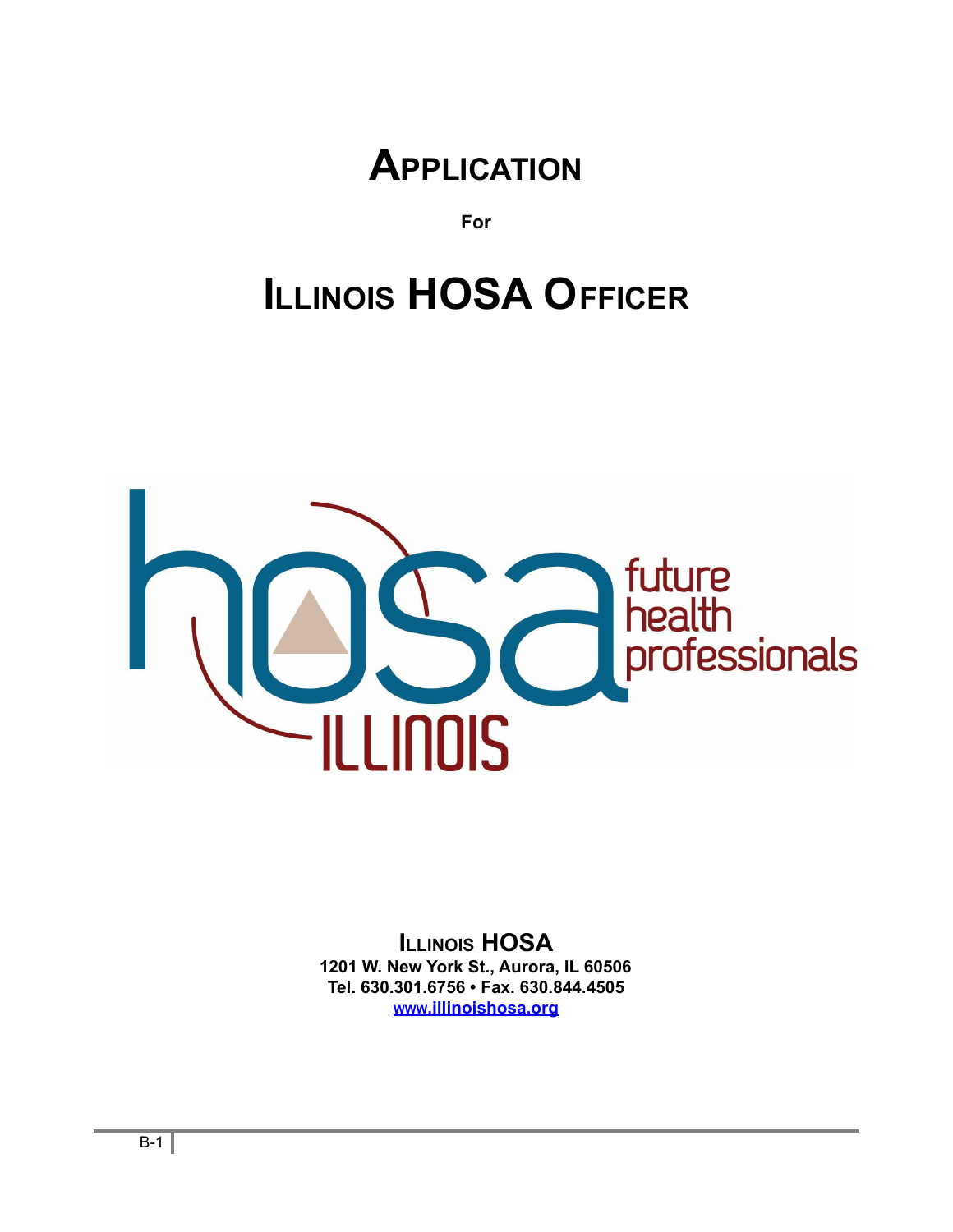# **ILLINOIS HOSA OFFICER CANDIDATE PACKET**

- 1. Local Chapters **in good standing** may submit only ONE candidate per office but no more than ten (10) total candidates. Candidates must be active members of HOSA. (Article IV, Section 3, HOSA Bylaws)
	- a. President
	- b. Vice President
	- c. Secretary
	- d. Treasurer
	- e. Parliamentarian
	- f. Sentinel
	- g. Historian
	- h. Reporter
	- i. Student Member at Large
	- j. Northern Area Vice President (northern area chapters only)
	- k. Southern Area Vice President (southern area chapters only)
- 2. The Illinois HOSA Nominating Committee will review all candidate applications prior to the State Leadership Conference.
- 3. The Illinois HOSA Nominating Committee shall administer the officer candidate written examination at the Annual State Leadership Conference.
- 4. The Illinois HOSA Nominating Committee will interview all officer candidates before the final slate is determined.
- 5. Officer candidates will respond to questions by the HOSA Nominating Committee.
- 6. An orientation meeting for all officer candidates is scheduled on the first day of the Annual State Leadership Conference to review nomination procedures and take the test. [This meeting will take place prior to the opening of the conference.]
- 7. **Required items for eligibility** must be sent to the Nominating Committee by February 1. **All items must be submitted together.**
	- (1) Nomination Form
	- (2) Statement of Support
	- (3) Candidate Information Sheet
	- (4) Black and white or color photo
	- (5) Video Introduction
		- Video Requirements: Be dressed in Official HOSA Uniform; shoot the video from the waist up. Address the following: Name; Year in School; Number of years in HOSA; Why do you want a state officer position on the Executive Council? (Do not refer to a specific office, but cite factors that make the role a great fit for you and IHOSA).

#### 8. **ALL INFORMATION MUST BE SUBMITTED TO TALLO BY THE DEADLINE DATE OF FEBRUARY 1.**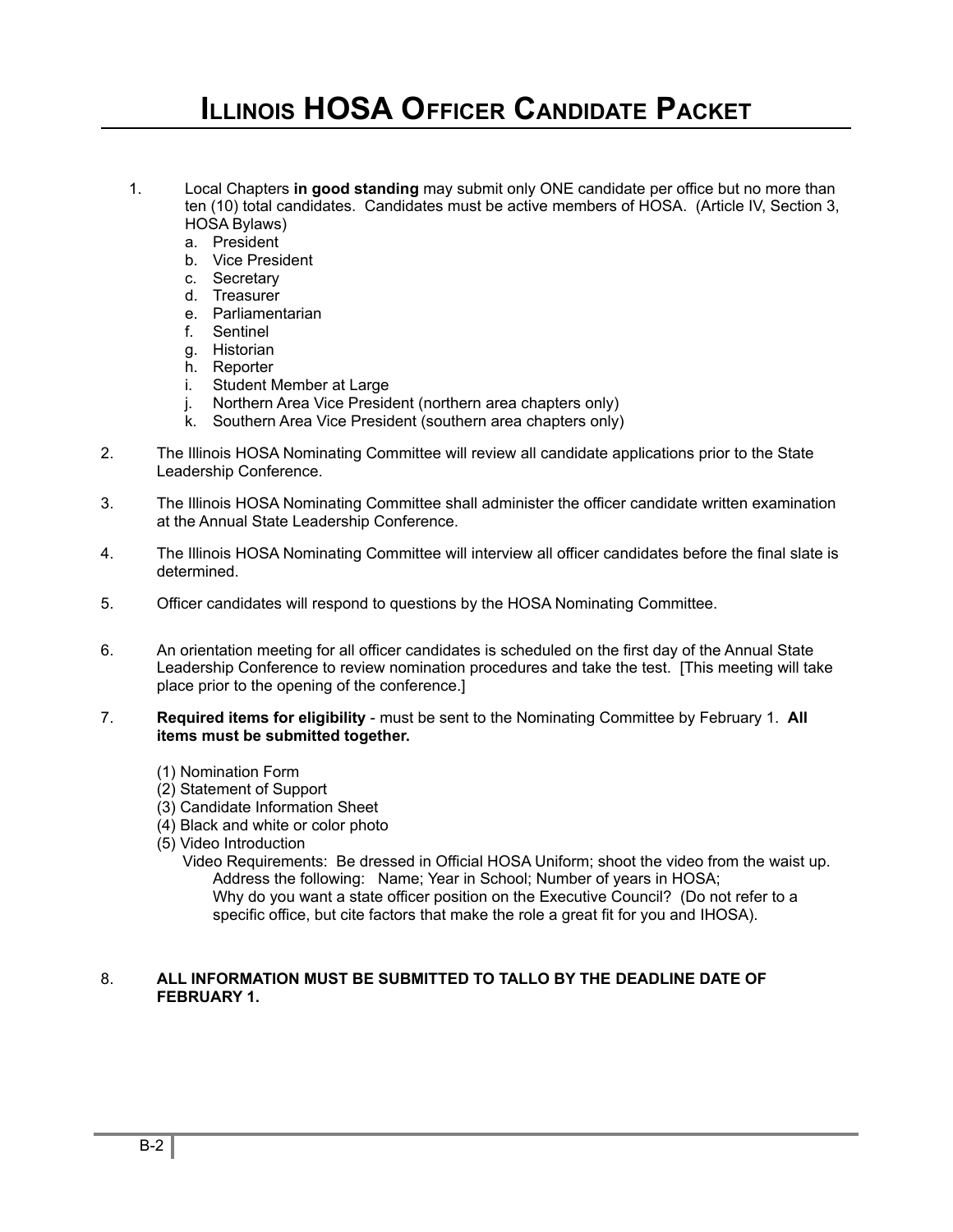### **HOSA NOMINATION FORM FOR ILLINOIS OFFICERS**

Serving as an ILLINOIS HOSA OFFICER is a twelve-month commitment to the organization. Therefore, it is vital that all members who aspire to become Illinois officers are highly qualified, able, and willing to assume the responsibilities required of all national officers.

Read carefully and study the statement below before submitting this form to your chapter advisor. After discussing the responsibilities of an ILLINOIS HOSA OFFICER with parents, local chapter advisor and school administrators, candidates should submit this form to the chapter advisor for consideration. When the chapter advisor is totally convinced that the candidate will be able to carry out all responsibilities of an ILLINOIS HOSA OFFICER, the chapter advisor will sign this form and send it to the Nominating **Committee.** 

### **ILLINOIS OFFICER CANDIDATE'S STATEMENT**

If elected an Illinois HOSA Officer, I will dedicate one full year of service to the organization. I will serve my entire term of office and will promote the goals and objectives of HOSA. I will project a desirable image of HOSA at all times. I will be available for the ICCCTSO Officer Training Session during the summer, the Fall Leadership Conference in October, State Leadership Conference in the Spring and 4 meetings throughout the school year. I will fulfill and complete all obligations and assignments that are given me as a member of the HOSA National Executive Council.

Candidate's Signature **Example 2018** 

Parent's Signature

Which office do you believe you are best fit to run for and why (1-2 sentences)?

\_\_\_\_\_\_\_\_\_\_\_\_\_\_\_\_\_\_\_\_\_\_\_\_\_\_\_\_\_\_\_\_\_\_\_\_\_\_\_\_\_\_\_\_\_\_\_\_\_\_\_\_\_\_\_\_\_\_\_\_\_\_

Preference of Office

Why? (1-2 Sentences)

#### \*\* **SUBMIT A BLACK AND WHITE OR COLOR PHOTO IN OFFICIAL HOSA UNIFORM**

 $\_$  ,  $\_$  ,  $\_$  ,  $\_$  ,  $\_$  ,  $\_$  ,  $\_$  ,  $\_$  ,  $\_$  ,  $\_$  ,  $\_$  ,  $\_$  ,  $\_$  ,  $\_$  ,  $\_$  ,  $\_$  ,  $\_$  ,  $\_$  ,  $\_$  ,  $\_$ 

 $\mathcal{L}_\text{max}$  , and the set of the set of the set of the set of the set of the set of the set of the set of the set of the set of the set of the set of the set of the set of the set of the set of the set of the set of the

 $\mathcal{L}_\text{max}$  , and the set of the set of the set of the set of the set of the set of the set of the set of the set of the set of the set of the set of the set of the set of the set of the set of the set of the set of the

 $\_$  ,  $\_$  ,  $\_$  ,  $\_$  ,  $\_$  ,  $\_$  ,  $\_$  ,  $\_$  ,  $\_$  ,  $\_$  ,  $\_$  ,  $\_$  ,  $\_$  ,  $\_$  ,  $\_$  ,  $\_$  ,  $\_$  ,  $\_$  ,  $\_$  ,  $\_$ 

 $\_$  ,  $\_$  ,  $\_$  ,  $\_$  ,  $\_$  ,  $\_$  ,  $\_$  ,  $\_$  ,  $\_$  ,  $\_$  ,  $\_$  ,  $\_$  ,  $\_$  ,  $\_$  ,  $\_$  ,  $\_$  ,  $\_$  ,  $\_$  ,  $\_$  ,  $\_$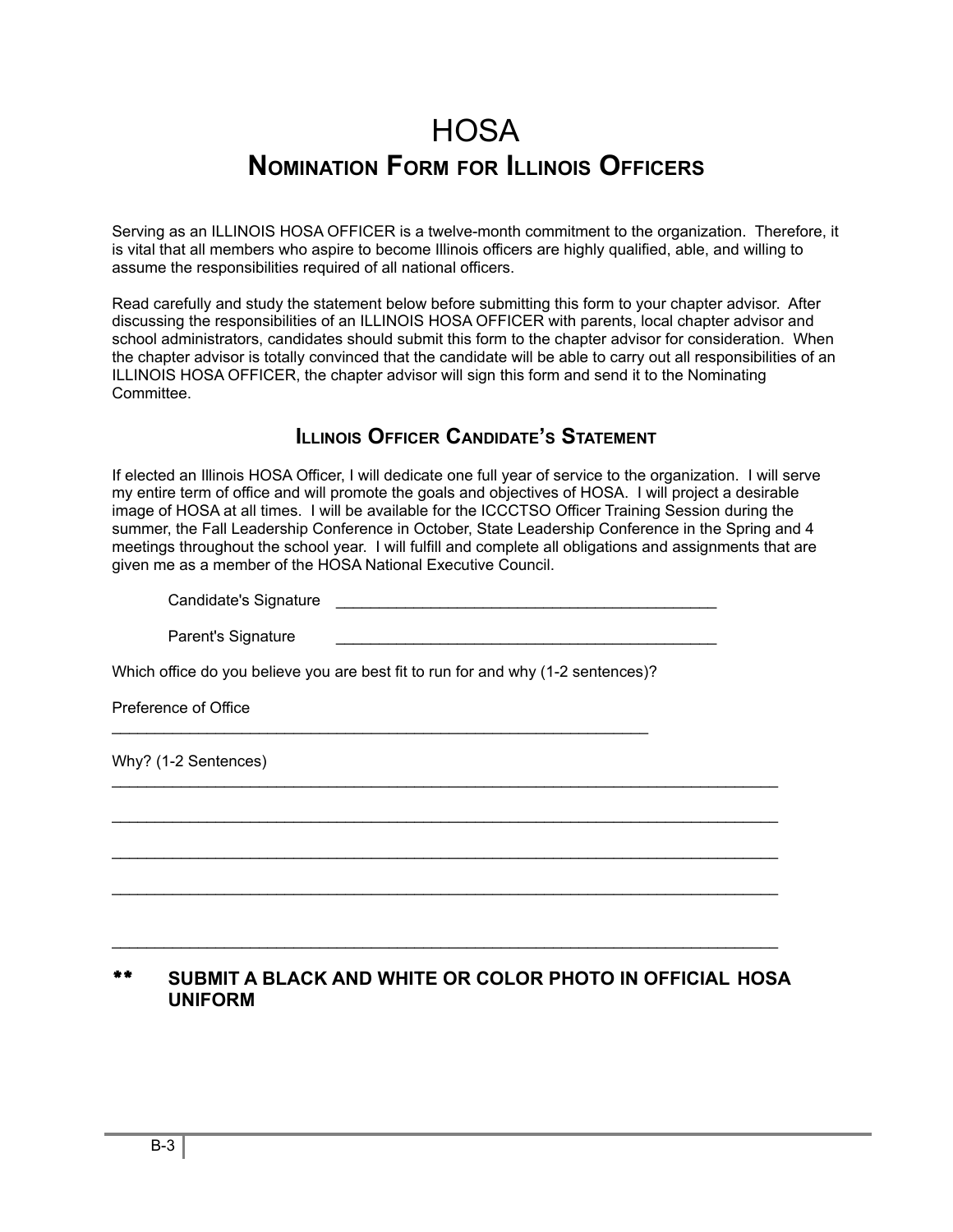### **HOSA STATEMENT OF SUPPORT**

I approve of my son/daughter applying for an Illinois HOSA office and if elected, **agree that he/she will be able to spend the time and have the transportation necessary to carry on the duties of the office**.

> \_\_\_\_\_\_\_\_\_\_\_\_\_\_\_\_\_\_\_\_\_\_\_\_\_\_\_\_\_\_\_\_\_\_\_ Signature of Parent of Guardian

The candidate meets the qualifications for office and I recommend him/her as an Illinois officer applicant. **I agree to assist the student with transportation necessary to carry on the duties of the office.**

> \_\_\_\_\_\_\_\_\_\_\_\_\_\_\_\_\_\_\_\_\_\_\_\_\_\_\_\_\_\_\_\_\_\_\_ Signature of Local Chapter Advisor

\_\_\_\_\_\_\_\_\_\_\_\_\_\_\_\_\_\_\_\_\_\_\_\_\_\_\_\_\_\_\_\_\_\_\_\_\_\_\_\_

Advisor email

This school is supportive of  $\Box$  . This school is supportive of  $\Box$ consideration for an Illinois HOSA officer because he/she will fulfill the duties successfully if elected.

> \_\_\_\_\_\_\_\_\_\_\_\_\_\_\_\_\_\_\_\_\_\_\_\_\_\_\_\_\_\_\_\_\_\_\_ Signature of School Principal/Director/Dean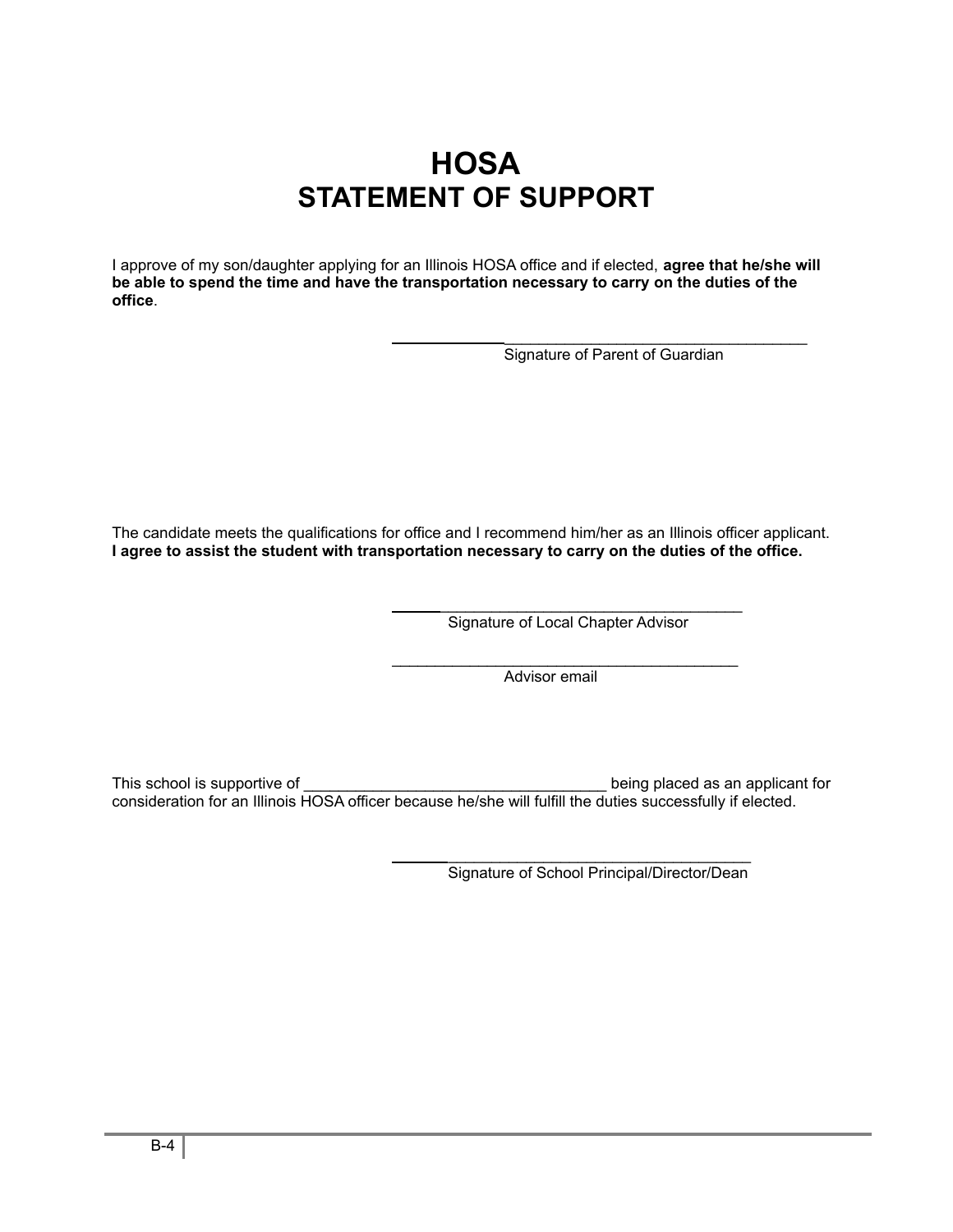### **HOSA CANDIDATE INFORMATION SHEET**

| Home Address                             |  |                                                                              |  |
|------------------------------------------|--|------------------------------------------------------------------------------|--|
| City, State, Zip                         |  |                                                                              |  |
|                                          |  |                                                                              |  |
|                                          |  |                                                                              |  |
| <b>HOSA Offices Held:</b>                |  | Year:                                                                        |  |
|                                          |  |                                                                              |  |
|                                          |  |                                                                              |  |
| <b>Health Science Courses Taken:</b>     |  | Year in School: (Sophomore,<br>Junior, Senior, Postsecondary,<br>Collegiate) |  |
|                                          |  |                                                                              |  |
|                                          |  |                                                                              |  |
|                                          |  |                                                                              |  |
|                                          |  |                                                                              |  |
|                                          |  |                                                                              |  |
| Honors/Awards Received (HOSA and Others) |  |                                                                              |  |
|                                          |  |                                                                              |  |
|                                          |  |                                                                              |  |
|                                          |  |                                                                              |  |

[Continue to Page 2 of the Application]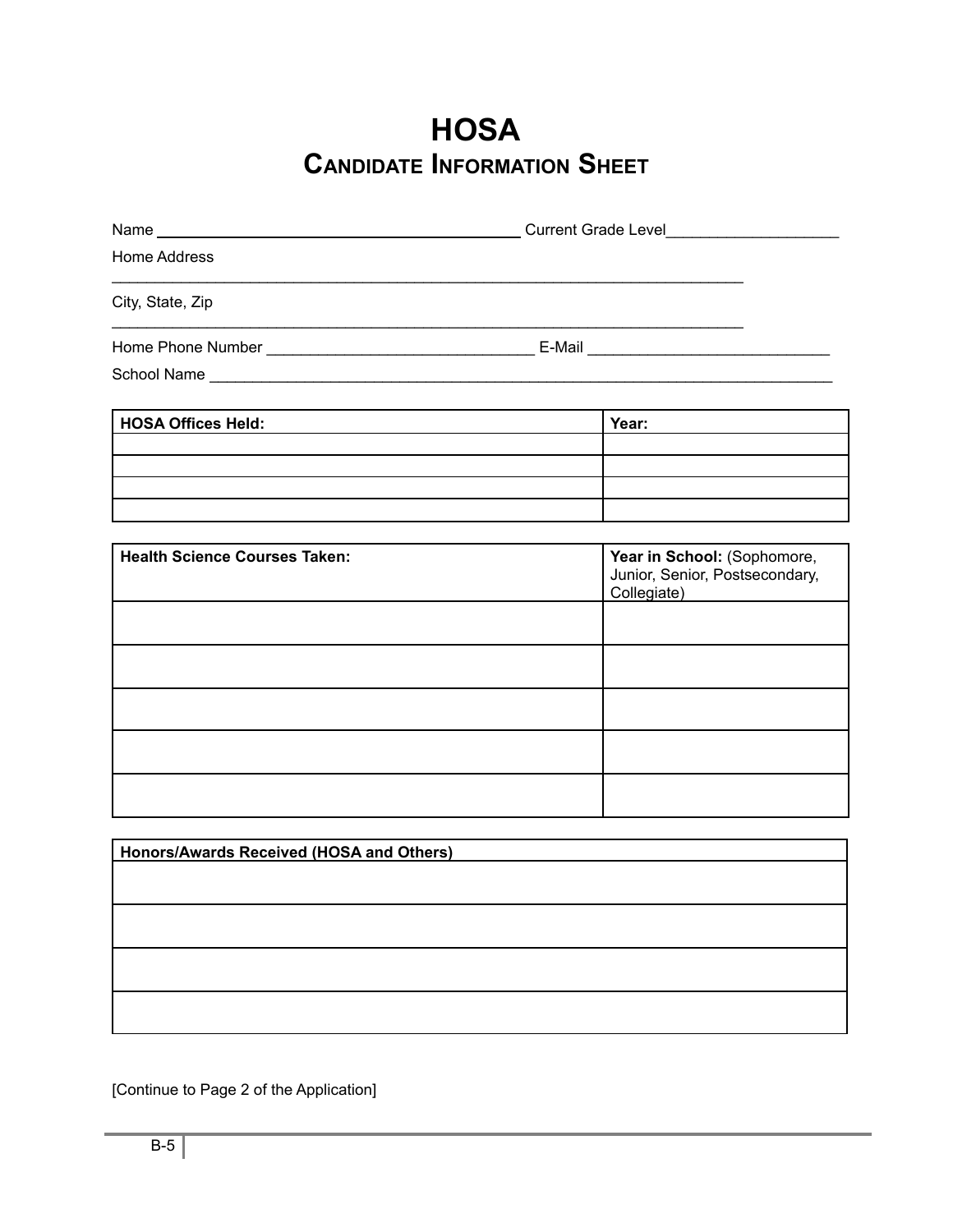Candidate Information Sheet Page 2

| Participation in Other Activities (School, Community, etc.): |  |  |  |  |
|--------------------------------------------------------------|--|--|--|--|
|                                                              |  |  |  |  |
|                                                              |  |  |  |  |
|                                                              |  |  |  |  |
|                                                              |  |  |  |  |
|                                                              |  |  |  |  |

| Offices Held in Organizations Other than HOSA: |  |
|------------------------------------------------|--|
|                                                |  |
|                                                |  |
|                                                |  |
|                                                |  |
|                                                |  |
|                                                |  |
|                                                |  |

\_\_\_\_\_\_\_\_\_\_\_\_\_\_\_\_\_\_\_\_\_\_\_\_\_\_\_\_\_\_\_\_ Candidate's Signature

\_\_\_\_\_\_\_\_\_\_\_\_\_\_\_\_\_\_\_\_\_\_\_\_\_\_\_\_\_\_\_

**Date**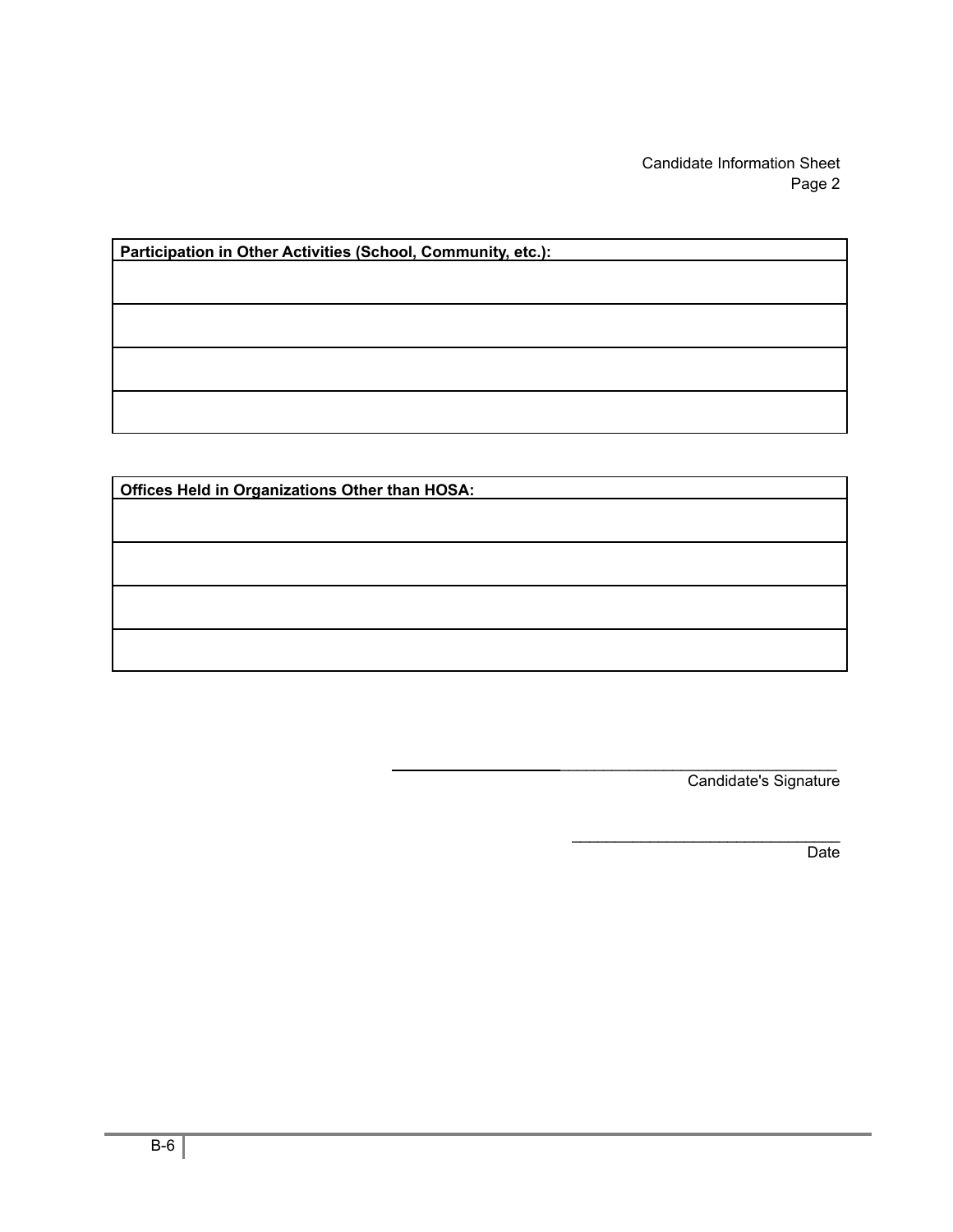## **HOSA SUGGESTED STUDY REFERENCES FOR THE WRITTEN EXAMINATION**

- A. KNOW THE FOLLOWING:
	- 1. HOSA Motto
	- 2. HOSA National Creed
	- 3. National Conference Theme
	- 4. National Officer Titles
	- 5. Duties of the Office Sought
- B. REVIEW THE FOLLOWING:
	- 1. History and Background of the National Organization, HOSA Handbook, Section A, Latest Edition.
	- 2. National Bylaws (membership information, organizational structure, voting procedures)
	- 3. Policy and Procedures Manual
	- 4. Parliamentary Procedure —"Robert's Rules of Order, Newly Revised"
	- 5. Current E-HOSA Magazine at www.hosa.org

#### **Illinois HOSA Candidate Checklist**

*ALL ITEMS MUST BE SUBMITTED NO LATER THAN FEBRUARY 1.*



� Nomination Form

Statement of Support

Candidate Information Sheet

� Black and White or Color Photo